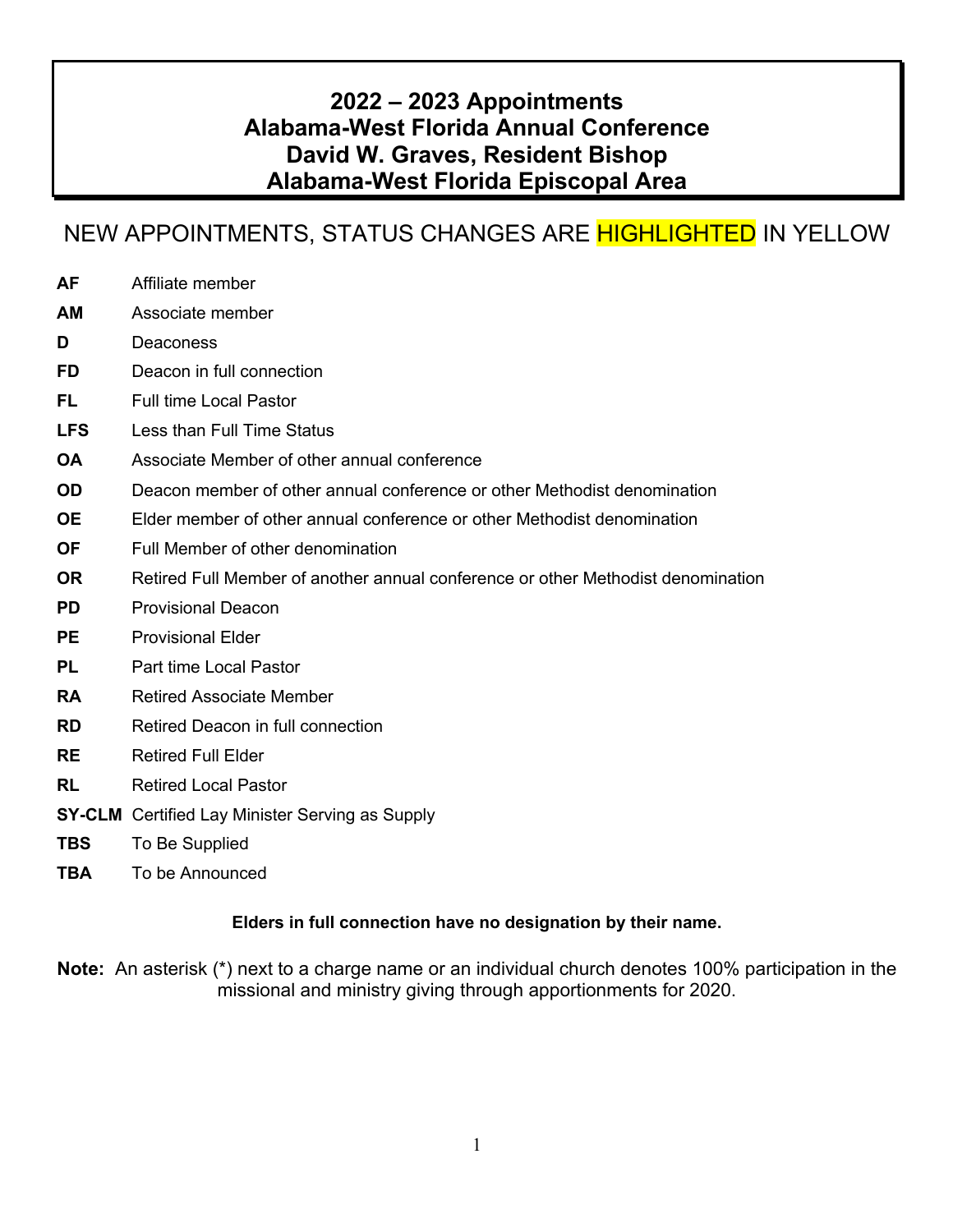# **BAYPINES DISTRICT**

| Brewton First (1045)……………………………………………………………………………………………Sara Shaver (1)                   |  |
|------------------------------------------------------------------------------------------|--|
|                                                                                          |  |
|                                                                                          |  |
|                                                                                          |  |
|                                                                                          |  |
|                                                                                          |  |
|                                                                                          |  |
|                                                                                          |  |
|                                                                                          |  |
|                                                                                          |  |
|                                                                                          |  |
|                                                                                          |  |
|                                                                                          |  |
|                                                                                          |  |
|                                                                                          |  |
|                                                                                          |  |
|                                                                                          |  |
|                                                                                          |  |
| Jubilee Shores (1180)……………………………………………………………………………Dave Marnell (FE) (4)                  |  |
| <u>*Lottie (1195)/Perdido (1290)………………………………………………………………………Kailey Beth Smith (PL)(1)</u> |  |
|                                                                                          |  |
|                                                                                          |  |
|                                                                                          |  |
|                                                                                          |  |
|                                                                                          |  |
|                                                                                          |  |
|                                                                                          |  |
|                                                                                          |  |
|                                                                                          |  |
| *Mt. Zion, East (1265)……………………………………………………………………………………………Barbara Brewi (1)               |  |
| *Mt. Zion, West (1270)/Centenary (1075)……………………………………………………………Mike Bledsoe (RL) (6)      |  |
|                                                                                          |  |
|                                                                                          |  |
|                                                                                          |  |
|                                                                                          |  |
|                                                                                          |  |
|                                                                                          |  |
|                                                                                          |  |
|                                                                                          |  |
|                                                                                          |  |
| *Spanish Fort Associate (1345)………………………………………………………………………Kitsy Dixon (FL) (2)            |  |
|                                                                                          |  |
|                                                                                          |  |
|                                                                                          |  |
|                                                                                          |  |
|                                                                                          |  |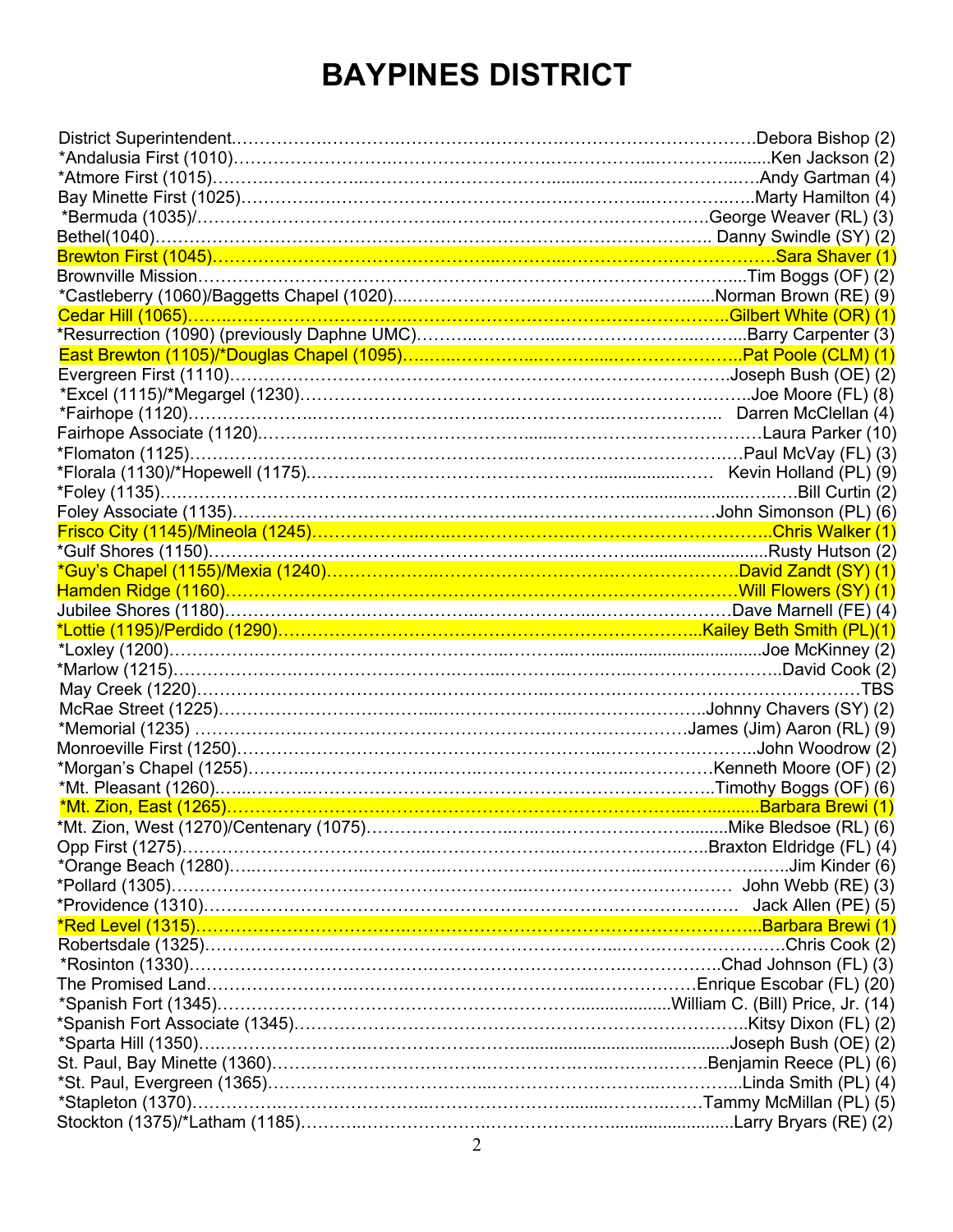| Woodlawn (1405)/Springhill (1355)                                                                                                      |  |  |
|----------------------------------------------------------------------------------------------------------------------------------------|--|--|
|                                                                                                                                        |  |  |
| <b>APPOINTED AS DEACONS (FULL AND PROVISIONAL)</b><br>Within a local congregation, charge, or cooperative parish<br>(Paragraph 331.1c) |  |  |
| Director of Christian Education and Music, Monroeville First UMC                                                                       |  |  |
| Associate Minister, Gulf Shores UMC                                                                                                    |  |  |
| Executive Minister, Orange Beach UMC                                                                                                   |  |  |
| Through non-United Methodist agencies and settings beyond the local church<br>(Paragraph 331.1a)                                       |  |  |
| Counselor, Professional Counseling Associates, Daphne, AL                                                                              |  |  |
| <b>EXTENSION MINISTRIES</b><br>Within the connectional structures of United Methodism<br>(Paragraph 344.1a,c)                          |  |  |
| District Superintendent, Baypines District, Alabama-West Florida Conference                                                            |  |  |
| <b>APPOINTMENTS FROM ANOTHER CONFERENCE</b><br>(Paragraph 346.1)                                                                       |  |  |
| Evergreen UMC and Sparta Hill UMC                                                                                                      |  |  |

## HONORABLE LOCATION

(Paragraph 359.1)

Resurrection CC (previously Daphne UMC)……………………..……………...................….Richard Alan Monroe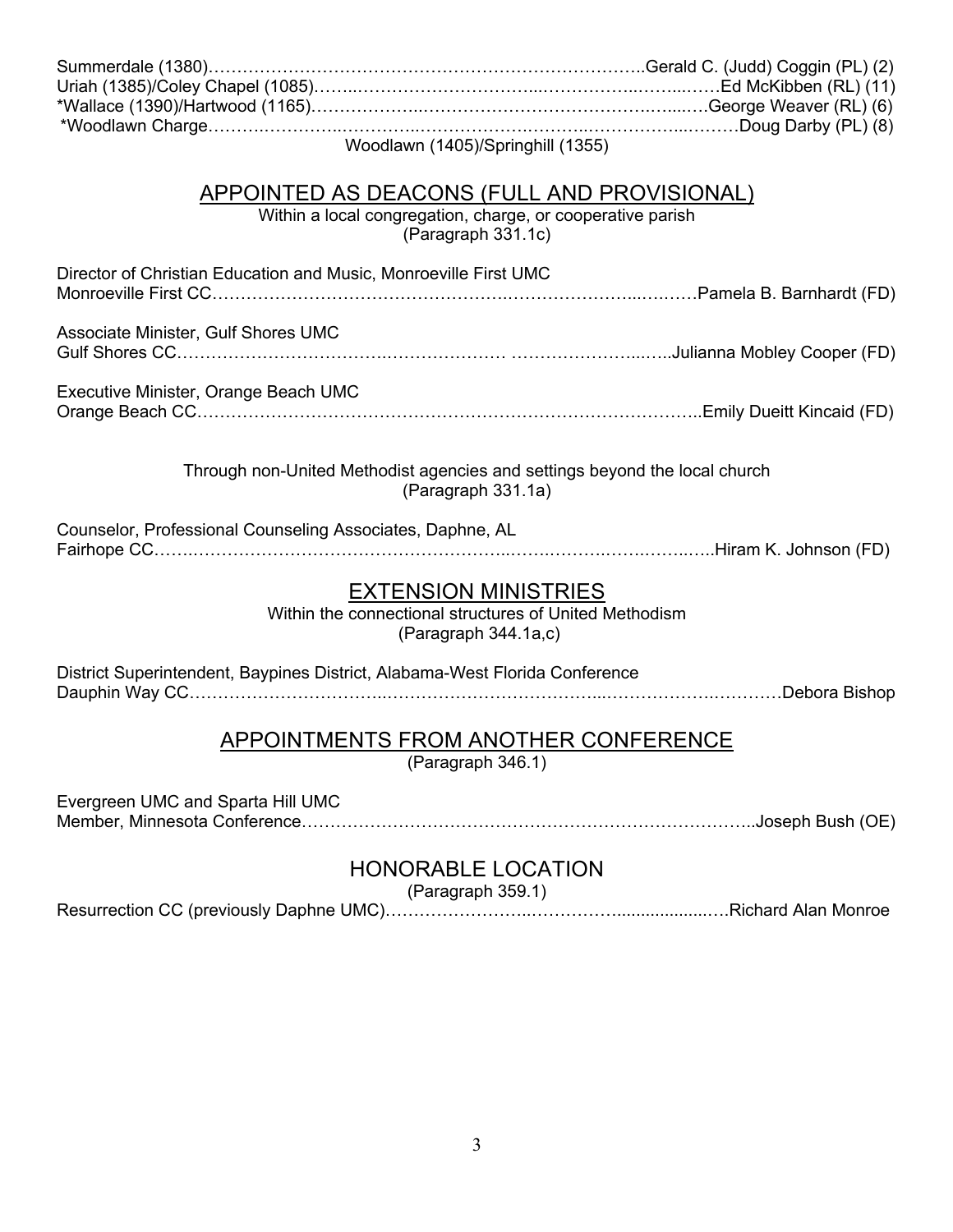# **DEMOPOLIS DISTRICT**

| District Superintendent                                                                                                                                            | Mike Pearson (2)      |
|--------------------------------------------------------------------------------------------------------------------------------------------------------------------|-----------------------|
|                                                                                                                                                                    |                       |
|                                                                                                                                                                    | Jim Lavender (PL) (3) |
| *Brent (2275)/*Pondville (2370)                                                                                                                                    |                       |
| <mark>*Brewersville (2040)………………………………………………………………………………Cherie Meadows (FD) (1)</mark><br>*Butler First (2050)…………………………………………………………………………………………Dric Williford (4) |                       |
|                                                                                                                                                                    |                       |
|                                                                                                                                                                    |                       |
| *Demopolis First (2115)…………………………………………………………………………………………Bill Elwell (3)                                                                                           |                       |
| Eutaw (2135)/*Salem (2385)                                                                                                                                         |                       |
|                                                                                                                                                                    |                       |
| *Gainesville (2155) …………………………………………………………………………………Carl Sudduth (SY) (10)                                                                                          |                       |
|                                                                                                                                                                    |                       |
|                                                                                                                                                                    |                       |
| Mt. Moriah (2315)/Oak Grove (2330)/Soul Chapel (2405)                                                                                                              |                       |
|                                                                                                                                                                    |                       |
|                                                                                                                                                                    |                       |
| *Greensboro (2180)/*Havana (2190)                                                                                                                                  |                       |
| *Heiberger (2200)/*Bethlehem (2035)………………………………………………………………Mike Lewis (SY) (7)                                                                                     |                       |
|                                                                                                                                                                    |                       |
| Lisman/Pennington Circuit……………………………………………………………………………Lyle Meador (PL) (6)                                                                                         |                       |
| Cokes Chapel (2100)/*Christopher's Chapel (2085)/Pelham (2345)/*Pushmataha (2375)/*Trinity (2460)                                                                  |                       |
|                                                                                                                                                                    |                       |
|                                                                                                                                                                    |                       |
|                                                                                                                                                                    |                       |
| *China Grove (2080)/Moundville (2285)/*Stewart (2435)                                                                                                              |                       |
|                                                                                                                                                                    |                       |
| *Mount Carmel(2290)/*Liberty (2235)/*Mount Hermon (2300)/*Pleasant Valley (2365)*Ramey's Chapel (2380)                                                             |                       |
|                                                                                                                                                                    |                       |
|                                                                                                                                                                    |                       |
|                                                                                                                                                                    |                       |
|                                                                                                                                                                    |                       |
| *Arlington (2015)/*Pine Hill (2355)                                                                                                                                |                       |
|                                                                                                                                                                    |                       |
|                                                                                                                                                                    |                       |
|                                                                                                                                                                    |                       |
| *Campground (2060)/Sweet Water (2440)/Dayton (2110)/Old Spring Hill (2335)/Thomaston (2445)/*Myrtlewood (2320)                                                     |                       |
|                                                                                                                                                                    |                       |
| Johnson Hill (2225)/*Springfield (2410)/*Mt. Sinai (2310)                                                                                                          |                       |
|                                                                                                                                                                    |                       |
| *Hobson Bethel (2205)/Uniontown(2475)                                                                                                                              |                       |
|                                                                                                                                                                    |                       |
|                                                                                                                                                                    |                       |
|                                                                                                                                                                    |                       |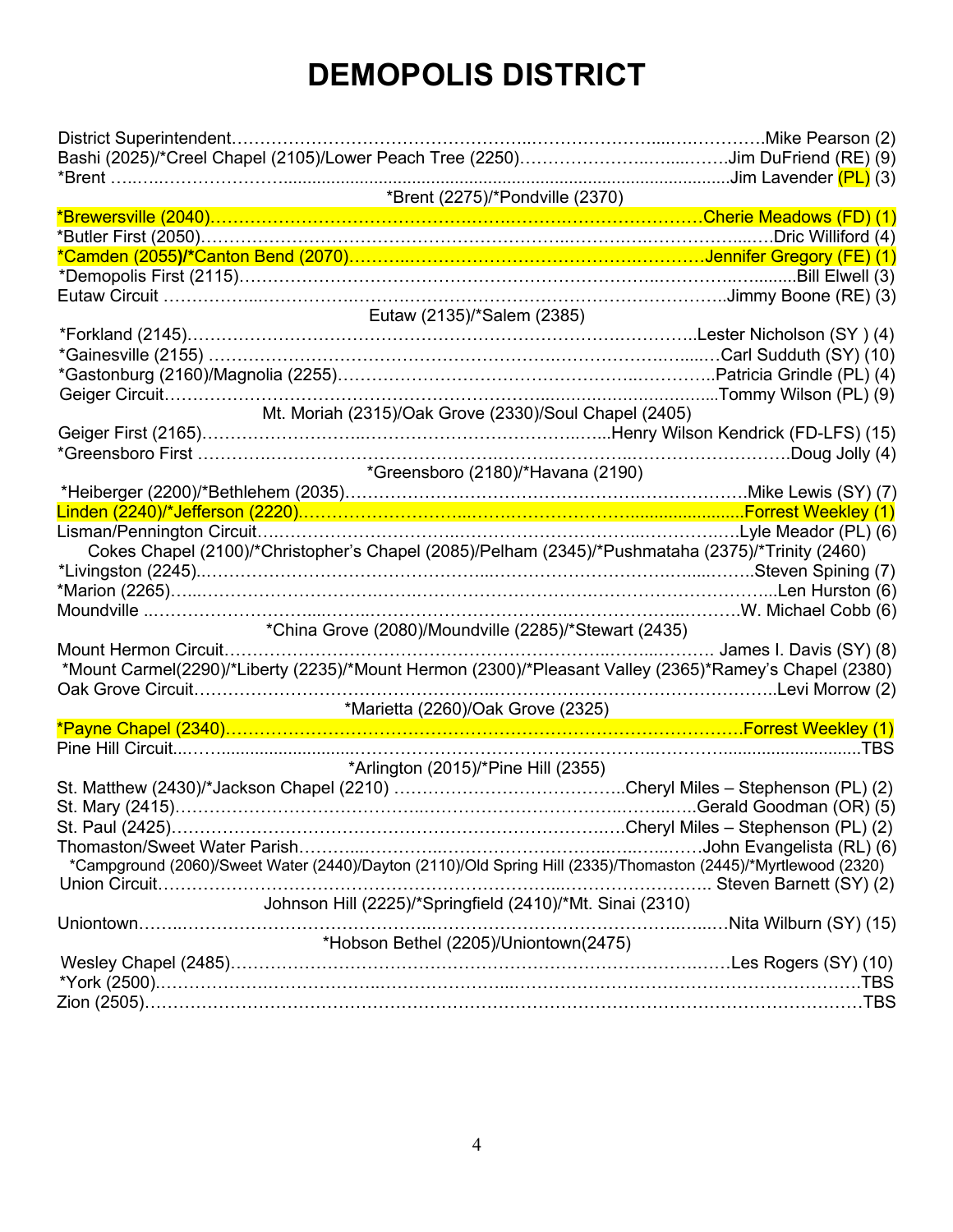Within the connectional structures of United Methodism (Paragraph 344.1a,c)

| District Superintendent, Demopolis, Alabama-West Florida Conference |  |
|---------------------------------------------------------------------|--|
|                                                                     |  |

Through non-United Methodist agencies and settings beyond the local church (Paragraph 331.1a)

Tuscaloosa (AL) Academy

Livingston CC………………………………………………………………………………………Cherie Meadows (FD)

# **DOTHAN DISTRICT**

| *Clopton (3065)…………………………………………………………………………………………Andrew Kogutz (PL) (1)              |  |
|--------------------------------------------------------------------------------------|--|
|                                                                                      |  |
|                                                                                      |  |
|                                                                                      |  |
| *Covenant (3095)……………………………………………………………………………………Hayes McKay, Jr. (25)                |  |
|                                                                                      |  |
|                                                                                      |  |
| <mark>*Denton Road (3105)…………………………………………………………………………………Walt Thompson(OF) (1)</mark> |  |
| <u>*Dothan First (3110)…………………………………………………………………………………………David Saliba (1)</u>        |  |
|                                                                                      |  |
|                                                                                      |  |
|                                                                                      |  |
| *Elba (3130)/*Ham Chapel (3155)…………………………………………………………………………Steve Reneau (5)          |  |
|                                                                                      |  |
|                                                                                      |  |
|                                                                                      |  |
|                                                                                      |  |
|                                                                                      |  |
|                                                                                      |  |
|                                                                                      |  |
|                                                                                      |  |
|                                                                                      |  |
|                                                                                      |  |
|                                                                                      |  |
|                                                                                      |  |
|                                                                                      |  |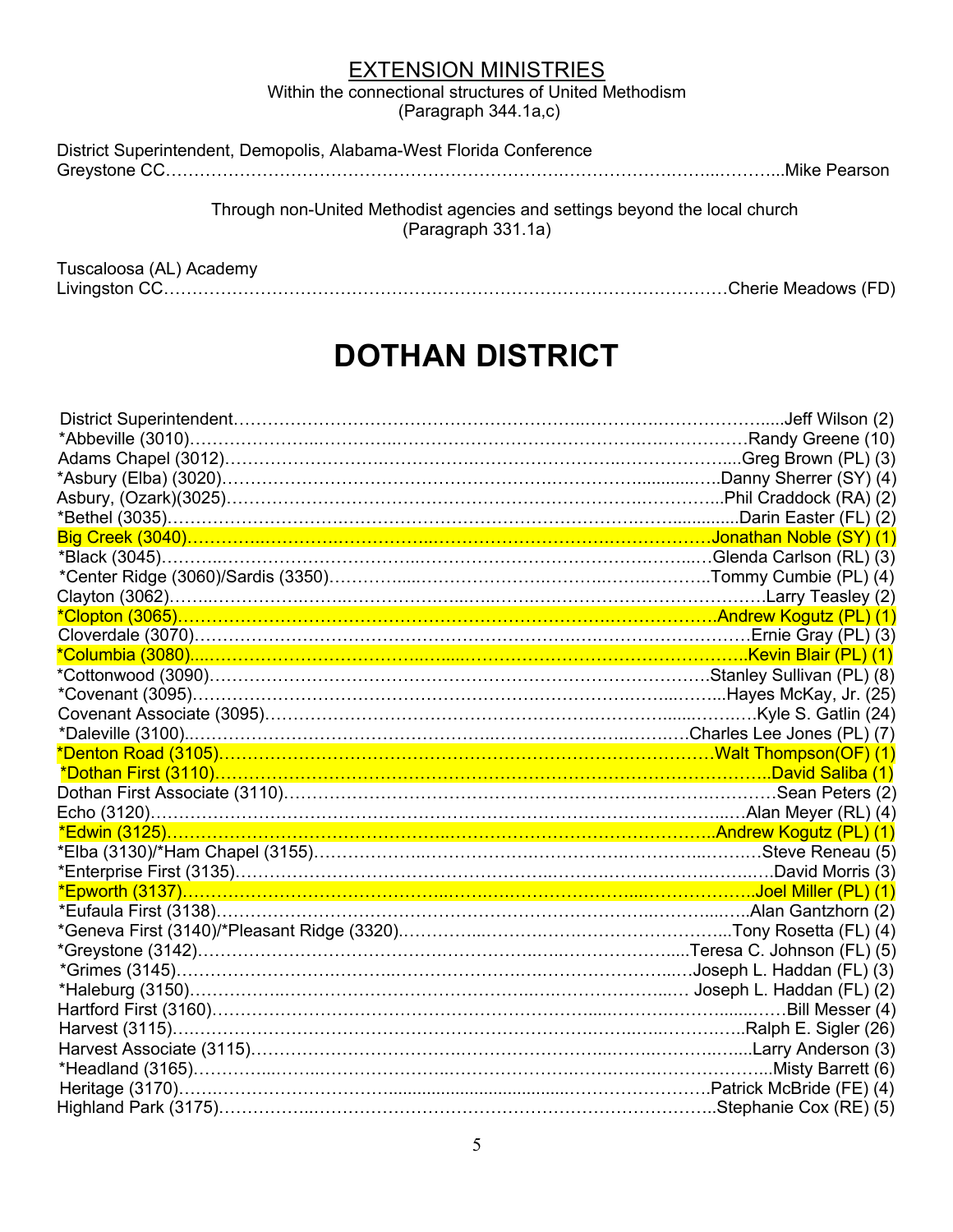|                                                                                         | Sam Williams (RA) (5) |
|-----------------------------------------------------------------------------------------|-----------------------|
| *Kinston (3190)…………………………………………………………………………………………Jason Hanna (PL) (1)                   |                       |
|                                                                                         |                       |
|                                                                                         |                       |
| * Mabson (3210)………………………………………………………………………………David Camphouse (OE) (1)                   |                       |
|                                                                                         |                       |
|                                                                                         |                       |
|                                                                                         |                       |
|                                                                                         |                       |
|                                                                                         |                       |
| Mt. Zion (3250)…………………………………………………………………………………………Joe Wyatt (RL) (3)                     |                       |
|                                                                                         |                       |
|                                                                                         |                       |
|                                                                                         |                       |
|                                                                                         |                       |
|                                                                                         |                       |
|                                                                                         |                       |
|                                                                                         |                       |
|                                                                                         |                       |
|                                                                                         |                       |
|                                                                                         |                       |
|                                                                                         |                       |
|                                                                                         |                       |
| *Pondtown (3325)……………………………………………………………………………………Donna Cumbie (RL) (1)                   |                       |
|                                                                                         |                       |
|                                                                                         |                       |
|                                                                                         |                       |
|                                                                                         |                       |
|                                                                                         |                       |
|                                                                                         |                       |
| 5) *St. Luke, Enterprise (3370)……………………………………………………………………………………Olivia Poole*            |                       |
|                                                                                         |                       |
|                                                                                         |                       |
|                                                                                         |                       |
| <mark>Texasville (3407)……………………………………………………………………………………………Phil Craddock (RA) (1)</mark> |                       |
|                                                                                         |                       |
|                                                                                         |                       |
|                                                                                         |                       |
|                                                                                         |                       |
|                                                                                         |                       |
|                                                                                         |                       |
|                                                                                         |                       |

#### APPOINTED AS DEACON (FULL AND PROVISIONAL)

Within a local congregation, charge, or cooperative parish (Paragraph 331.1b,c)

| Interim Associate Dean of Students<br>Claremont School of Theology 1/1/2022 - 6/30/2022 |  |
|-----------------------------------------------------------------------------------------|--|
|                                                                                         |  |
| Director of Music Ministry, Enterprise First                                            |  |
|                                                                                         |  |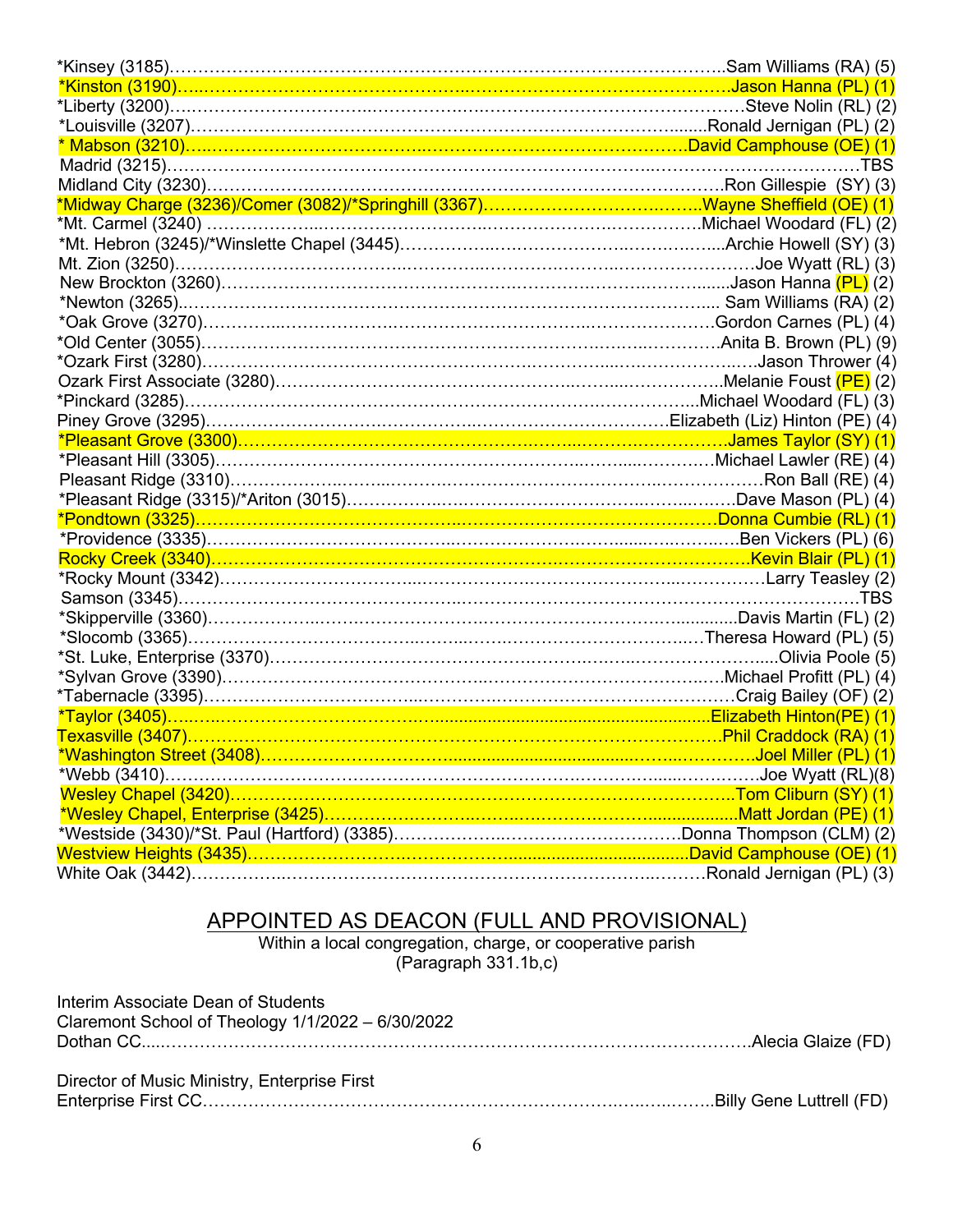Within the connectional structures of United Methodism (Paragraph 344.1a,c)

| District Superintendent, Dothan, Alabama-West Florida Conference |  |
|------------------------------------------------------------------|--|
| APPOINTMENT FROM ANOTHER ANNUAL CONFERENCE<br>(Paragraph 346.1)  |  |
| Alpha USA                                                        |  |
| <b>LEAVE OF ABSENCE</b><br>(Paragraph 353.2a)                    |  |
| <b>MEDICAL LEAVE</b><br>(Paragraph 356)                          |  |
| <b>HONORABLE LOCATION</b><br>(Paragraph 359.1)                   |  |
|                                                                  |  |
|                                                                  |  |
| <b>DEACONESS</b>                                                 |  |

(Paragraph 1314)

|--|--|

# **MARIANNA-PANAMA CITY DISTRICT**

| *Alaqua (4010)/*Red Bay (4280)                                                             |  |
|--------------------------------------------------------------------------------------------|--|
|                                                                                            |  |
|                                                                                            |  |
|                                                                                            |  |
|                                                                                            |  |
|                                                                                            |  |
|                                                                                            |  |
| Bonifay Associate Pastor of Children/Teens Ministry(4050)Victoria Scofield 11/1/21 (PL)(3) |  |
|                                                                                            |  |
|                                                                                            |  |
|                                                                                            |  |
| *Center Ridge (4075) ……………………………………………………………Margaret (Peg) De Alminana (OF) (1)            |  |
|                                                                                            |  |
|                                                                                            |  |
|                                                                                            |  |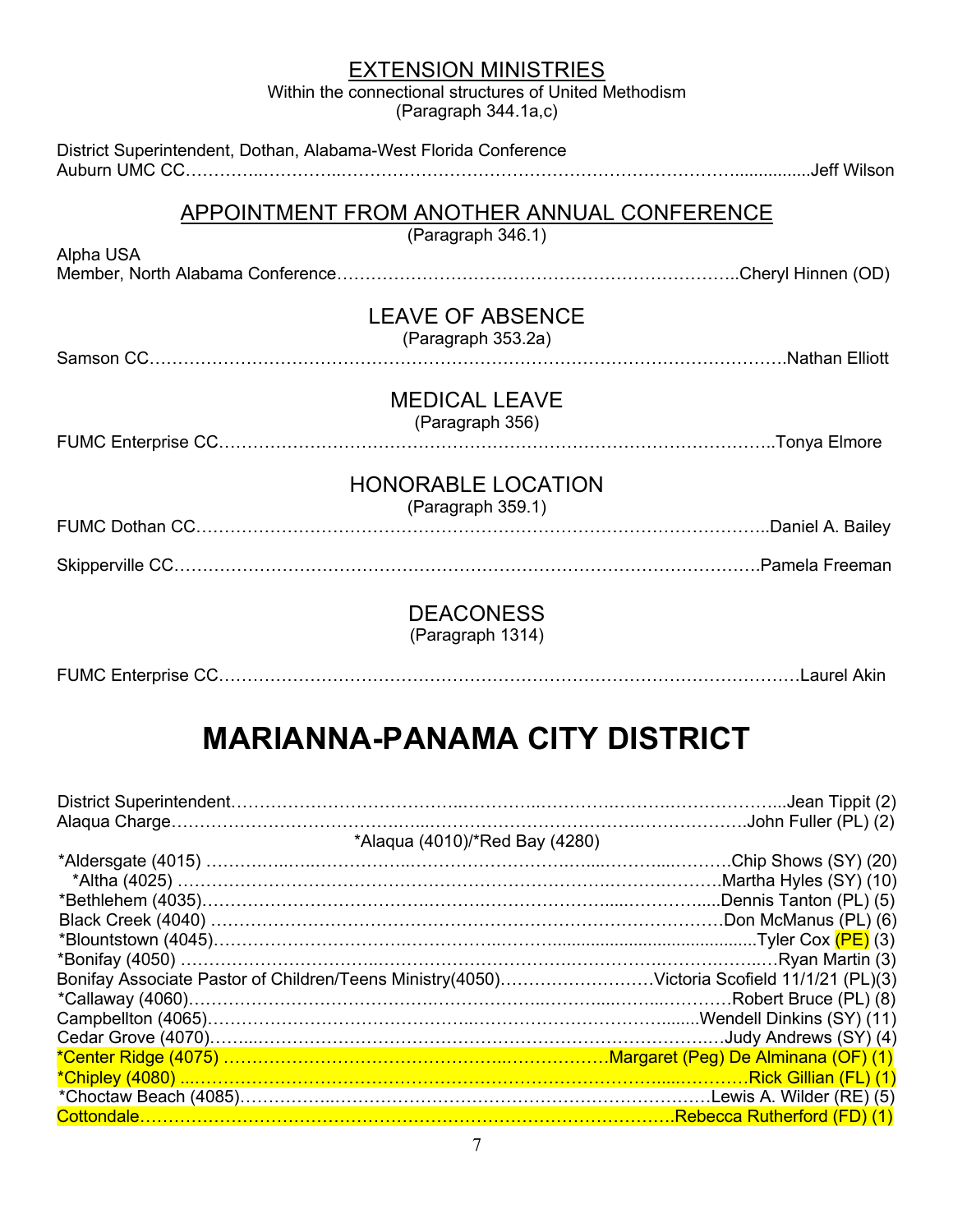| *Emmaus (4120)…………………………………………………………………………………………Jack Hankins (33)                                                                                                   |                 |
|---------------------------------------------------------------------------------------------------------------------------------------------------------------------|-----------------|
|                                                                                                                                                                     |                 |
|                                                                                                                                                                     |                 |
|                                                                                                                                                                     |                 |
| *Good News (4145)……………………………………………………………………………………                                                                                                                   | .Brad Goode (6) |
|                                                                                                                                                                     |                 |
|                                                                                                                                                                     |                 |
|                                                                                                                                                                     |                 |
|                                                                                                                                                                     |                 |
|                                                                                                                                                                     |                 |
|                                                                                                                                                                     |                 |
| Lakeview (4195)……………………………………………………………………………………………Bill Nation (PL) (4)                                                                                              |                 |
|                                                                                                                                                                     |                 |
|                                                                                                                                                                     |                 |
|                                                                                                                                                                     |                 |
| *Malone (4205) Friendship (4135)                                                                                                                                    |                 |
|                                                                                                                                                                     |                 |
|                                                                                                                                                                     |                 |
|                                                                                                                                                                     |                 |
| Grace (4150) /Compass Lake (4090)                                                                                                                                   |                 |
|                                                                                                                                                                     |                 |
|                                                                                                                                                                     |                 |
|                                                                                                                                                                     |                 |
| New Church Start…………………………………………………………………………………Chris Ackerman (FL) (2)                                                                                              |                 |
|                                                                                                                                                                     |                 |
|                                                                                                                                                                     |                 |
|                                                                                                                                                                     |                 |
|                                                                                                                                                                     |                 |
|                                                                                                                                                                     |                 |
|                                                                                                                                                                     |                 |
|                                                                                                                                                                     |                 |
|                                                                                                                                                                     |                 |
|                                                                                                                                                                     |                 |
|                                                                                                                                                                     |                 |
|                                                                                                                                                                     |                 |
|                                                                                                                                                                     |                 |
|                                                                                                                                                                     |                 |
|                                                                                                                                                                     |                 |
| *Shady Grove (4300)/*Grand Ridge (4160)                                                                                                                             |                 |
|                                                                                                                                                                     |                 |
|                                                                                                                                                                     |                 |
|                                                                                                                                                                     |                 |
|                                                                                                                                                                     |                 |
|                                                                                                                                                                     |                 |
|                                                                                                                                                                     |                 |
| *Wausau (4340) Alford (4020)                                                                                                                                        |                 |
|                                                                                                                                                                     |                 |
| *Wesley Memorial (4345)……………………………………………………………………………David Wilson (SY) (20)<br><mark>*Wewahitchka (4355) ………………………………………………………………………………………Brian Dale (RE) (1)</mark> |                 |
|                                                                                                                                                                     |                 |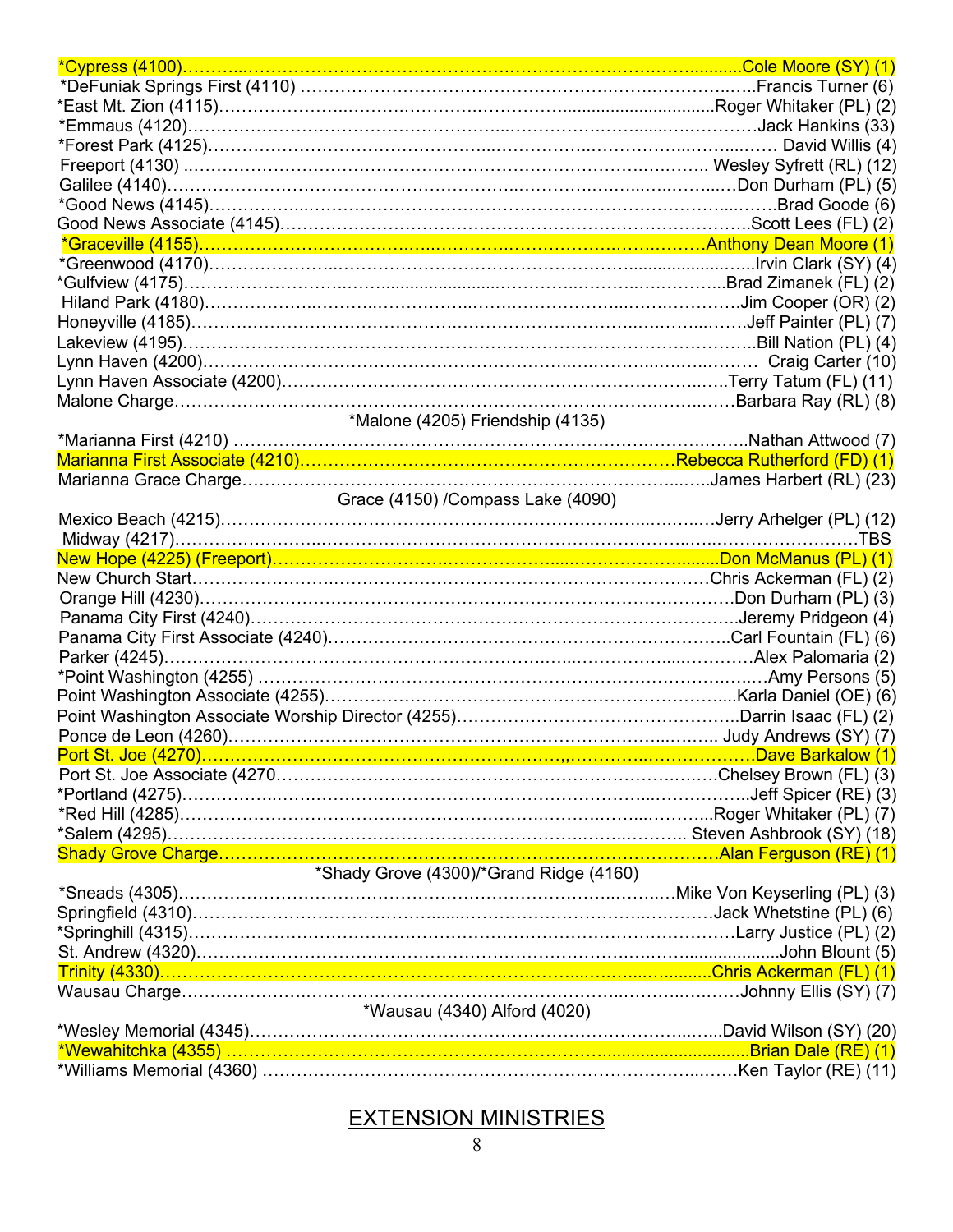#### Appointments within the connectional structure (Paragraph 344.1a,c)

| District Superintendent, Marianna-Panama City                                                   |  |
|-------------------------------------------------------------------------------------------------|--|
| AWF Conference Disaster Response Coordinator/New Church Start                                   |  |
| Appointments Endorsed by the Division of Chaplains and Related Ministries<br>(Paragraph 344.1b) |  |
| Chaplain, United States Navy                                                                    |  |
| Chaplain, United States Air Force                                                               |  |
| To other valid ministries<br>(Paragraph 344.1d)                                                 |  |
| Associate Professor, Gulf Coast State College, Panama City, Florida                             |  |
| Chaplain, Covenant Hospice, Panama City, Florida                                                |  |
| APPOINTMENTS FROM ANOTHER ANNUAL CONFERENCE<br>(Paragraph 346.1)                                |  |

| Point Washington UMC |  |
|----------------------|--|
|                      |  |

# **MOBILE DISTRICT**

|                                                                           | Debora Bishop (6)        |
|---------------------------------------------------------------------------|--------------------------|
| *Aldersgate (5010)…………………………………………………………………………………Chuck Nordstrom (PL) (1) |                          |
|                                                                           |                          |
|                                                                           |                          |
|                                                                           |                          |
|                                                                           |                          |
|                                                                           |                          |
|                                                                           |                          |
|                                                                           |                          |
|                                                                           |                          |
|                                                                           |                          |
|                                                                           | .Bobbi Lassiter (PE) (4) |
|                                                                           |                          |
|                                                                           |                          |
|                                                                           |                          |
|                                                                           |                          |
|                                                                           |                          |
|                                                                           |                          |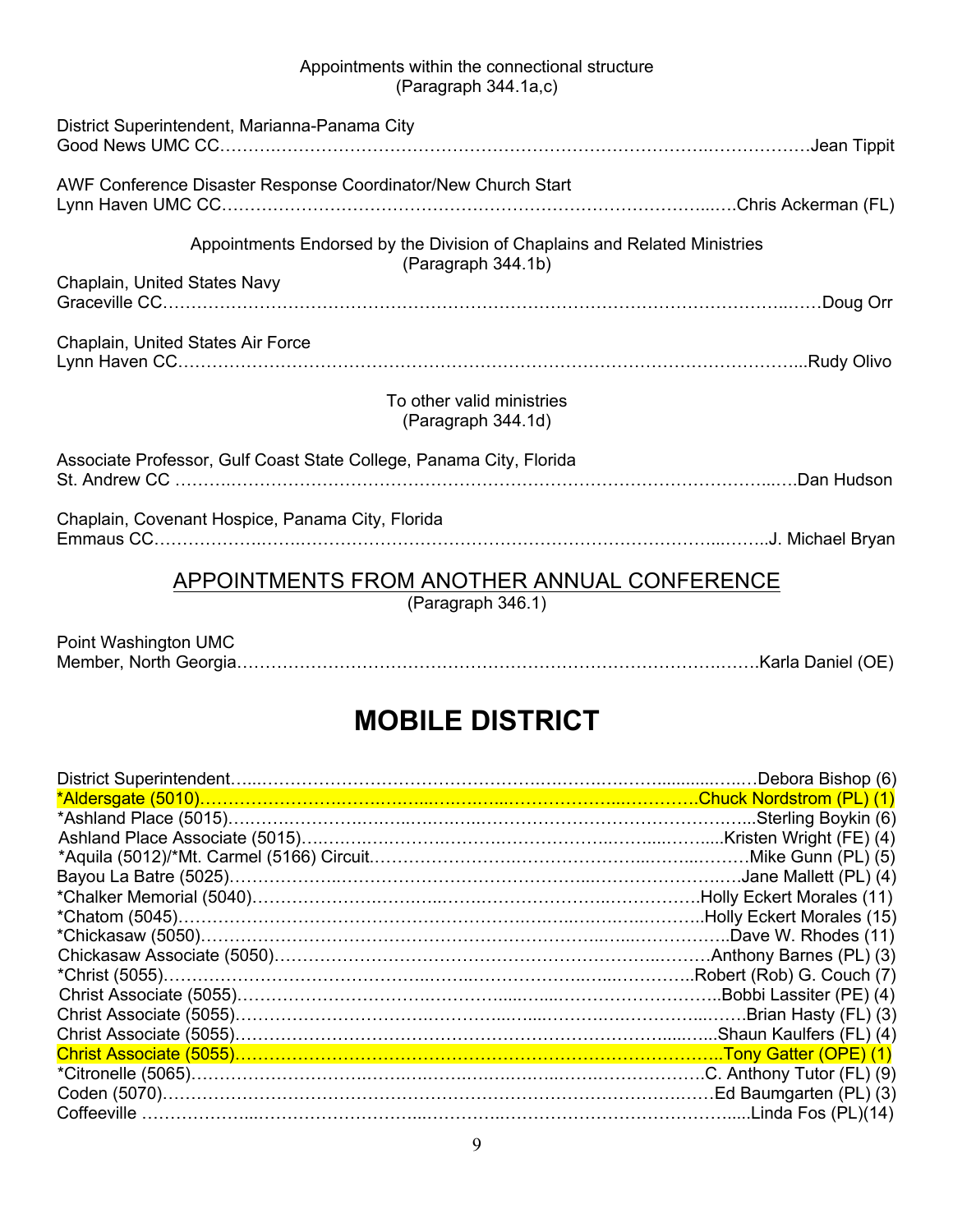#### \*Coffeeville (5073)/Pleasant Hill (5199)

| <mark>*Crawford (5075)…………………………………………………………………………………………Doreen Moore (PL) (1)</mark> |  |
|--------------------------------------------------------------------------------------|--|
|                                                                                      |  |
|                                                                                      |  |
|                                                                                      |  |
|                                                                                      |  |
|                                                                                      |  |
|                                                                                      |  |
|                                                                                      |  |
|                                                                                      |  |
|                                                                                      |  |
|                                                                                      |  |
|                                                                                      |  |
|                                                                                      |  |
|                                                                                      |  |
|                                                                                      |  |
| *Mt. Vernon (5185)/*McIntosh (5165)/*Ebenezer (5100)                                 |  |
|                                                                                      |  |
|                                                                                      |  |
|                                                                                      |  |
| *McCann's (5158)/*Sunflower (5250)………………………………………………………………Denise Park (FL) (1)       |  |
|                                                                                      |  |
|                                                                                      |  |
|                                                                                      |  |
|                                                                                      |  |
|                                                                                      |  |
|                                                                                      |  |
|                                                                                      |  |
|                                                                                      |  |
|                                                                                      |  |
| Hebron (5153)/Wesley Chapel (5277)                                                   |  |
|                                                                                      |  |
|                                                                                      |  |
|                                                                                      |  |
|                                                                                      |  |
| *Tanner Williams (5255)…………………………………………………………………………………Alan Broome (OF) (1)           |  |
|                                                                                      |  |
|                                                                                      |  |
|                                                                                      |  |
|                                                                                      |  |
|                                                                                      |  |
|                                                                                      |  |
|                                                                                      |  |
|                                                                                      |  |
|                                                                                      |  |
|                                                                                      |  |
|                                                                                      |  |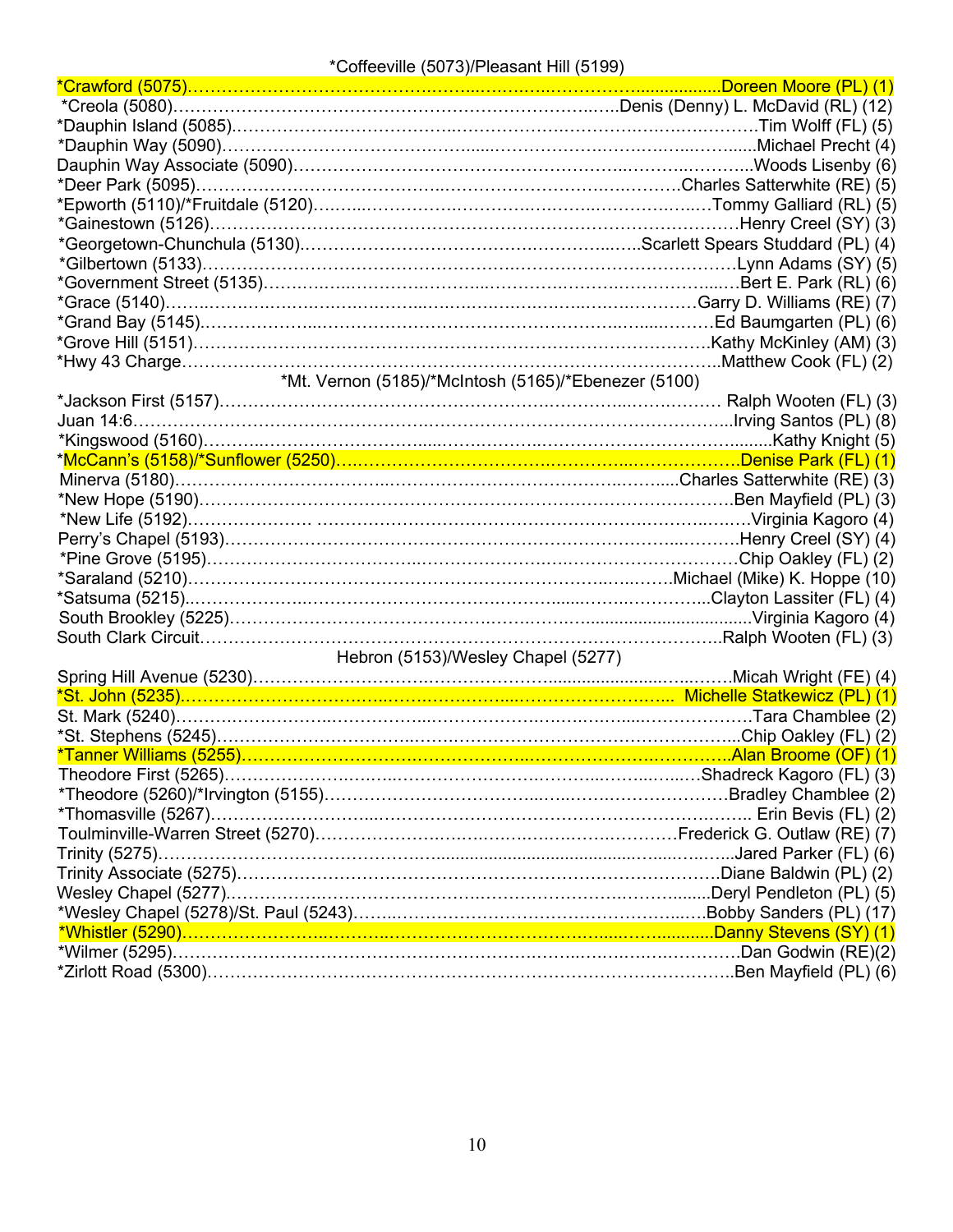Within the connectional structures of United Methodism (Paragraph 344.1a,c)

| District Superintendent, Mobile, Alabama-West Florida Conference                           |  |  |
|--------------------------------------------------------------------------------------------|--|--|
| Director of the Quad W Mission Intern Program/District Missioner                           |  |  |
| Director, United Methodist Inner City Mission                                              |  |  |
| To ministries endorsed by the Board of Higher Education and Ministry<br>(Paragraph 344.1b) |  |  |
| Chaplain, United States Air Force                                                          |  |  |
| APPOINTMENTS TO ANOTHER ANNUAL CONFERENCE<br>(Paragraph 331.8, 346.1)                      |  |  |
| Associate Pastor, Los Altos UMC, California-Nevada Conference                              |  |  |
| Chaplain, Vashti Center, South Georgia Conference                                          |  |  |
| Pastor, Grandbery UMC, Virginia Conference                                                 |  |  |
| <b>DEACONESS</b>                                                                           |  |  |

(Paragraph 1314)

St. John, Mobile CC…………………………………………………………………………………….Celeste Eubanks

# **MONTGOMERY-OPELIKA DISTRICT**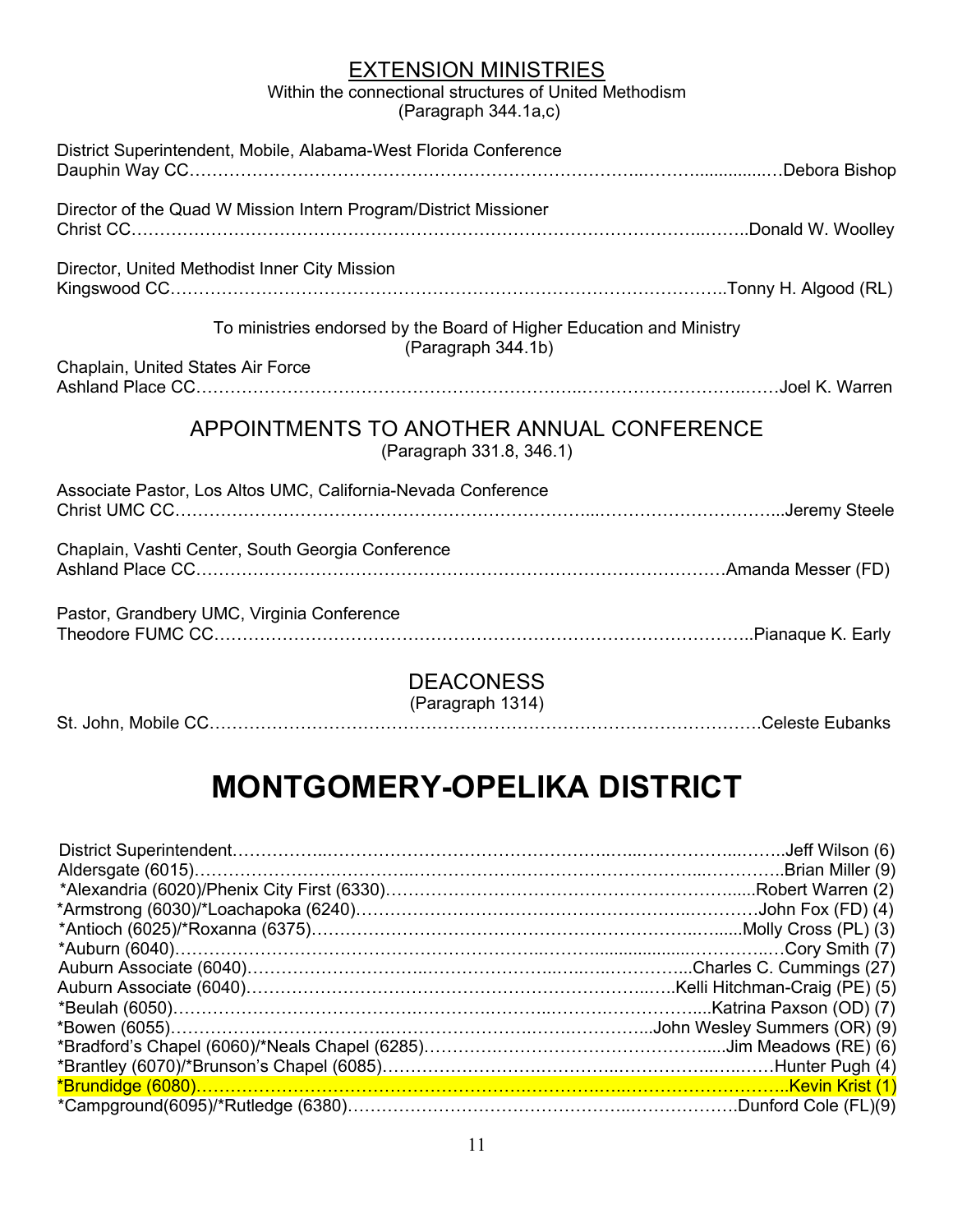| *Epworth (6140)……………………………………………………………………………………………T. Grant Parker, Sr. (15)<br>*Hopewell (6205)/*Pierce Chapel (6335)/*Morris Chapel (6260)<br>*Pitts Chapel (6350)………………………………………………………………………………………Whit Heath (SY) (3) |  |  |
|-------------------------------------------------------------------------------------------------------------------------------------------------------------------------------------------------------------------------|--|--|
|                                                                                                                                                                                                                         |  |  |
|                                                                                                                                                                                                                         |  |  |
|                                                                                                                                                                                                                         |  |  |
|                                                                                                                                                                                                                         |  |  |
|                                                                                                                                                                                                                         |  |  |
|                                                                                                                                                                                                                         |  |  |
|                                                                                                                                                                                                                         |  |  |
|                                                                                                                                                                                                                         |  |  |
|                                                                                                                                                                                                                         |  |  |
|                                                                                                                                                                                                                         |  |  |
|                                                                                                                                                                                                                         |  |  |
|                                                                                                                                                                                                                         |  |  |
|                                                                                                                                                                                                                         |  |  |
|                                                                                                                                                                                                                         |  |  |
|                                                                                                                                                                                                                         |  |  |
|                                                                                                                                                                                                                         |  |  |
|                                                                                                                                                                                                                         |  |  |
|                                                                                                                                                                                                                         |  |  |
|                                                                                                                                                                                                                         |  |  |
|                                                                                                                                                                                                                         |  |  |
|                                                                                                                                                                                                                         |  |  |
|                                                                                                                                                                                                                         |  |  |
|                                                                                                                                                                                                                         |  |  |
|                                                                                                                                                                                                                         |  |  |
|                                                                                                                                                                                                                         |  |  |
|                                                                                                                                                                                                                         |  |  |
|                                                                                                                                                                                                                         |  |  |
|                                                                                                                                                                                                                         |  |  |
|                                                                                                                                                                                                                         |  |  |
|                                                                                                                                                                                                                         |  |  |
|                                                                                                                                                                                                                         |  |  |
|                                                                                                                                                                                                                         |  |  |
|                                                                                                                                                                                                                         |  |  |
|                                                                                                                                                                                                                         |  |  |
|                                                                                                                                                                                                                         |  |  |
|                                                                                                                                                                                                                         |  |  |
|                                                                                                                                                                                                                         |  |  |
|                                                                                                                                                                                                                         |  |  |
|                                                                                                                                                                                                                         |  |  |
|                                                                                                                                                                                                                         |  |  |
|                                                                                                                                                                                                                         |  |  |
|                                                                                                                                                                                                                         |  |  |
|                                                                                                                                                                                                                         |  |  |
|                                                                                                                                                                                                                         |  |  |
|                                                                                                                                                                                                                         |  |  |
|                                                                                                                                                                                                                         |  |  |
|                                                                                                                                                                                                                         |  |  |
|                                                                                                                                                                                                                         |  |  |
|                                                                                                                                                                                                                         |  |  |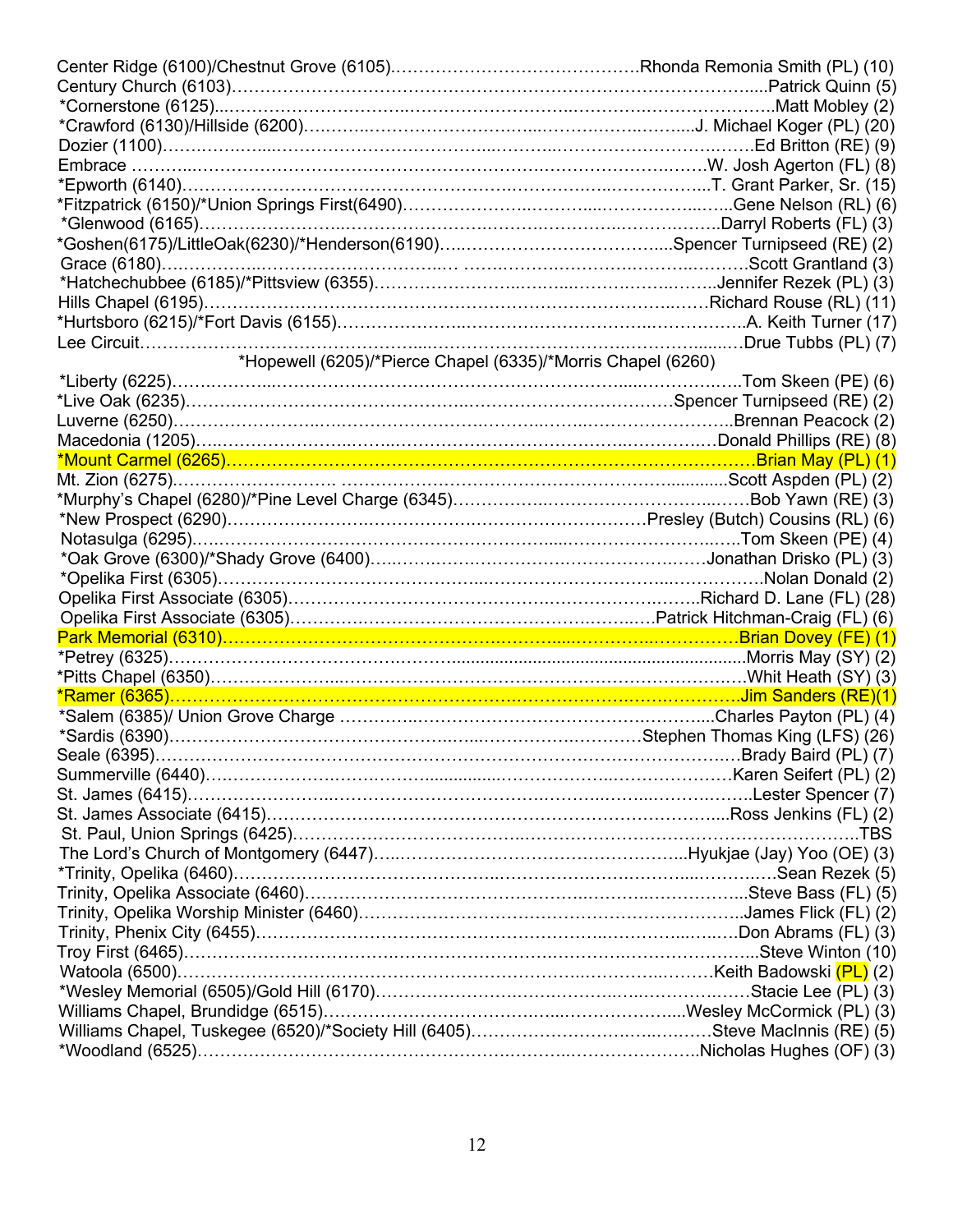## APPOINTED AS DEACONS (FULL AND PROVISIONAL)

Within a local congregation, charge, or cooperative parish

| (Paragraph 331.1c)                                                                                                                                      |
|---------------------------------------------------------------------------------------------------------------------------------------------------------|
| Minister of Music, Aldersgate UMC                                                                                                                       |
| Director of Jubilee Ministries, Auburn UMC                                                                                                              |
| Director of Adult Christian Education and Family Ministries, Auburn UMC                                                                                 |
| Director of Congregational Care, Auburn UMC                                                                                                             |
| Director of Worship and Media Ministries, Auburn UMC                                                                                                    |
| Venture Life Coaching                                                                                                                                   |
| Licensed Mental Health Counselor, Licensed Professional Counselor, Passion in Partnership, Homeward                                                     |
| <b>Bound</b>                                                                                                                                            |
| Through United Methodist Church-related agencies and schools within the connectional structures of<br>The United Methodist Church<br>(Paragraph 331.1b) |
|                                                                                                                                                         |
| Director, Auburn University Wesley Foundation                                                                                                           |
| PhD Program, Emory University                                                                                                                           |
| Director, Alabama Rural Ministry (ARM)                                                                                                                  |
| <b>EXTENSION MINISTRIES</b><br>Within the connectional structures of United Methodism<br>(Paragraph 344.1a,c)                                           |
| District Superintendent, Montgomery-Opelika, Alabama-West Florida Conference                                                                            |
| Director, Congregational Development and Vitality                                                                                                       |
| Chaplain, Huntingdon College                                                                                                                            |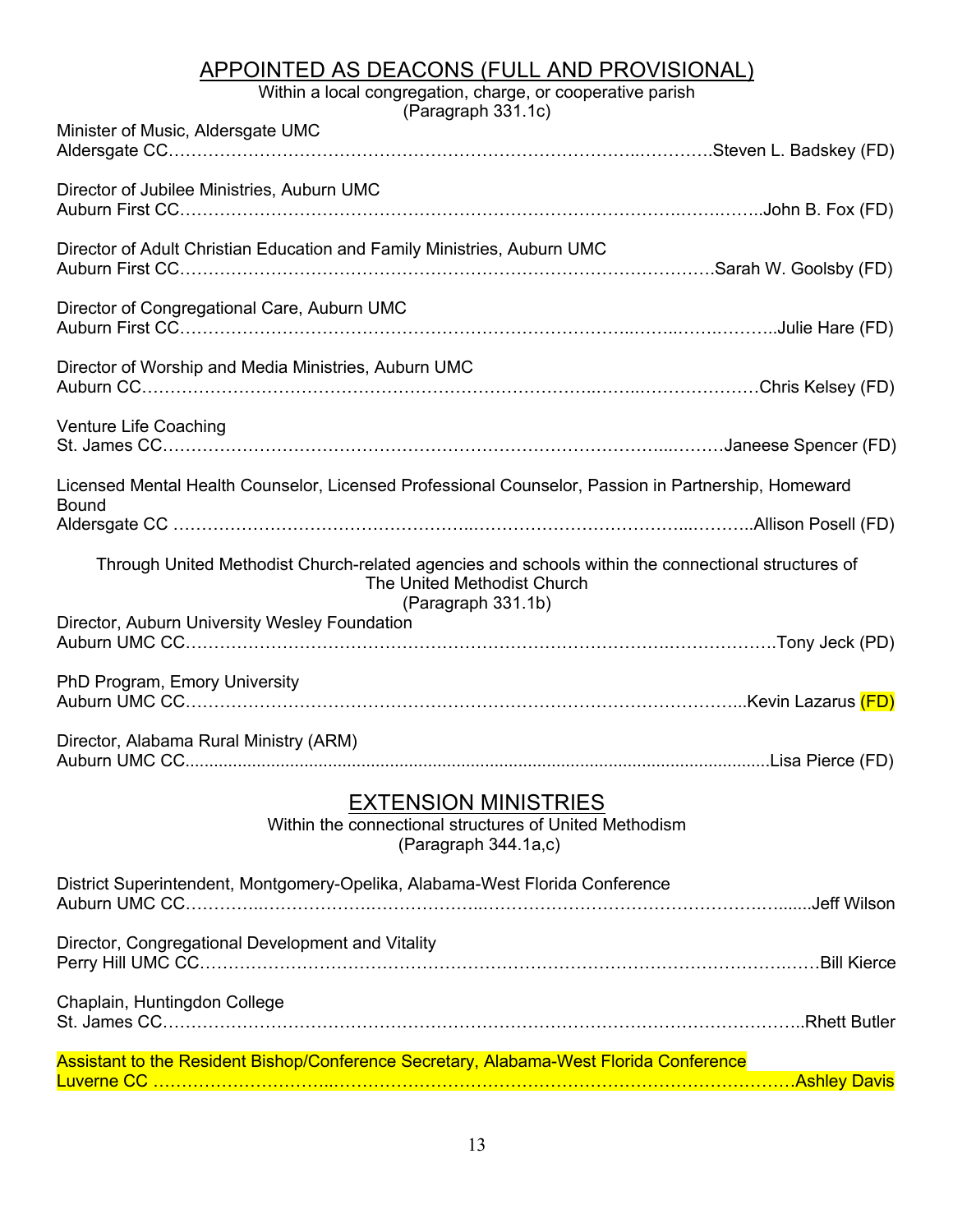#### To other valid Ministries (Paragraph 344.1d)

| Chaplain, Kindred Hospice Montgomery |                                                                  |  |
|--------------------------------------|------------------------------------------------------------------|--|
|                                      | APPOINTMENTS FROM ANOTHER ANNUAL CONFERENCE<br>(Paragraph 346.1) |  |
| Beulah UMC, Pastor                   |                                                                  |  |
| Bowen UMC, Pastor                    |                                                                  |  |
|                                      |                                                                  |  |
|                                      | <b>LEAVE OF ABSENCE</b><br>(Paragraph 353.2a)                    |  |
|                                      |                                                                  |  |
|                                      |                                                                  |  |
|                                      | <b>TRANSITIONAL LEAVE</b><br>(Paragraph 353.2c)                  |  |
|                                      | <b>MEDICAL LEAVE</b><br>(Paragraph 356)                          |  |
|                                      |                                                                  |  |
|                                      | <b>HONORABLE LOCATION</b><br>(Paragraph 359.1)                   |  |
|                                      | LITAALIFDV DD LTTVII I F DIATDIAT                                |  |

# **MONTGOMERY-PRATTVILLE DISTRICT**

| *Benson-Bethel (7030)/*Cedar Grove (7080)/*Chapel (7095)/*New Style (7310) |  |
|----------------------------------------------------------------------------|--|
|                                                                            |  |
|                                                                            |  |
|                                                                            |  |
|                                                                            |  |
|                                                                            |  |
|                                                                            |  |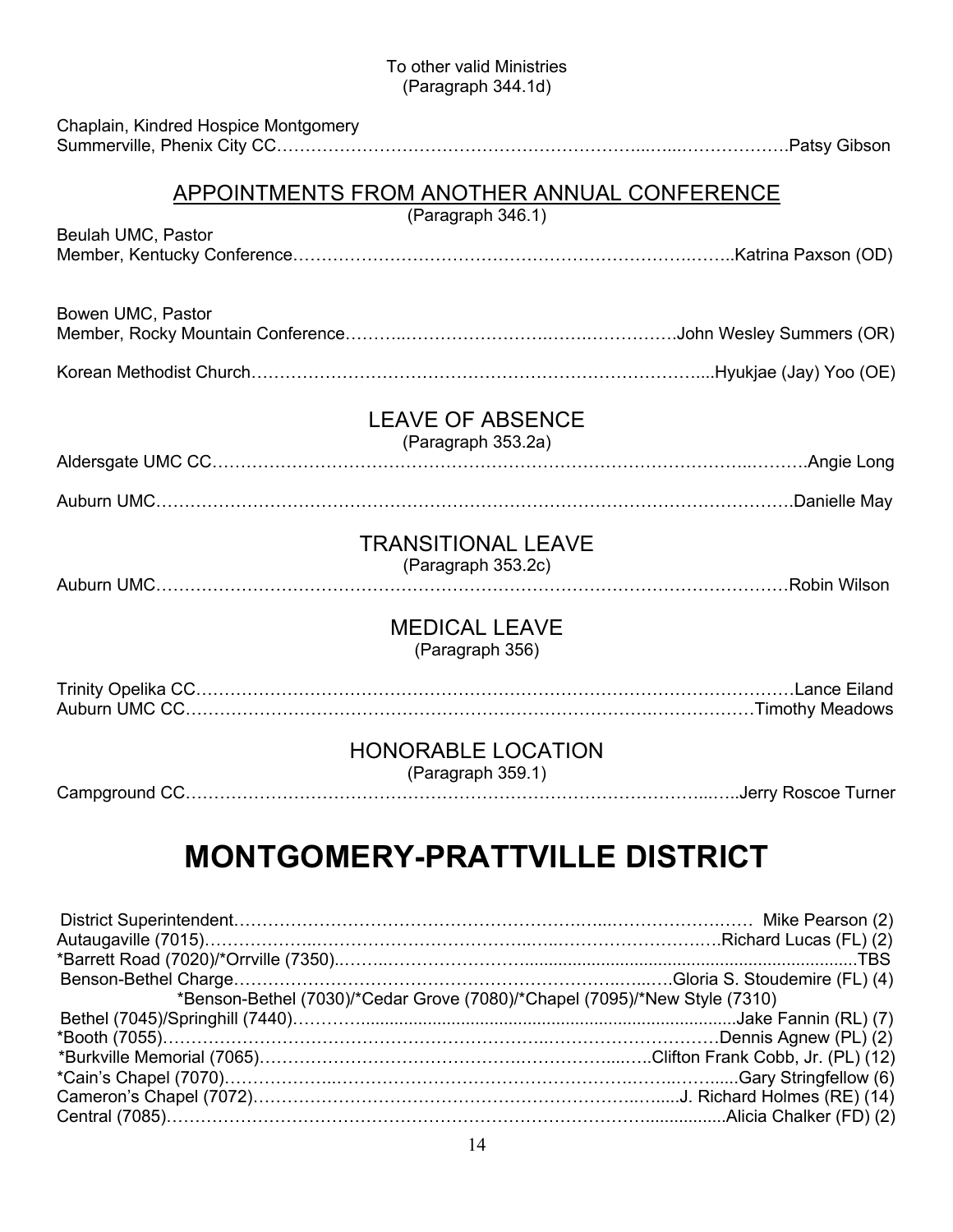| Clanton First Associate (7105) House of Praise Mission, San Juan Mission German Gomez (FL) (18)                                                                      |  |
|----------------------------------------------------------------------------------------------------------------------------------------------------------------------|--|
|                                                                                                                                                                      |  |
|                                                                                                                                                                      |  |
|                                                                                                                                                                      |  |
|                                                                                                                                                                      |  |
|                                                                                                                                                                      |  |
| Fairview (7140)………………………………………………………………………………………Sam Wyckoff (FL) (3)                                                                                                 |  |
|                                                                                                                                                                      |  |
|                                                                                                                                                                      |  |
| *Georgiana First (7165)/Oak Grove (7320)……………………………………………………Gayle Woodard (RL) (1)                                                                                   |  |
|                                                                                                                                                                      |  |
|                                                                                                                                                                      |  |
|                                                                                                                                                                      |  |
| *lvy Creek (7205)………………………………………………………………………………………Richard Lucas (FL) (9)                                                                                             |  |
|                                                                                                                                                                      |  |
| *Liberty (7220)/*Oak Grove (7330)/Providence (7405) *Rhodes Chapel (7415)Lynn Taylor (OF) (2)                                                                        |  |
| <u>*Locust Bluff (7230)…………………………………………………………………………………Dennis Agnew (PL) (1)</u>                                                                                      |  |
|                                                                                                                                                                      |  |
|                                                                                                                                                                      |  |
|                                                                                                                                                                      |  |
|                                                                                                                                                                      |  |
| *Metropolitan (7265)………………………………………………………………………………Richard Williams (FE) (4)                                                                                          |  |
|                                                                                                                                                                      |  |
| *Millbrook First (7270)…………………………………………………………………………………………Jerry May (7)                                                                                               |  |
| *Montgomery First (7275)……………………………………………………………………………………Jay Cooper (4)                                                                                               |  |
|                                                                                                                                                                      |  |
|                                                                                                                                                                      |  |
|                                                                                                                                                                      |  |
|                                                                                                                                                                      |  |
|                                                                                                                                                                      |  |
|                                                                                                                                                                      |  |
|                                                                                                                                                                      |  |
|                                                                                                                                                                      |  |
|                                                                                                                                                                      |  |
|                                                                                                                                                                      |  |
|                                                                                                                                                                      |  |
|                                                                                                                                                                      |  |
| *Pine Apple (7365)/*Farmersville (7145)/Hopewell (7195)/*McWilliams (7255)                                                                                           |  |
|                                                                                                                                                                      |  |
| <mark>*Pine Level (7370)…………………………………………………………………………………Hector Merced (SY) (1)</mark><br>*Plantersville (7380)/*Pleasant Valley (7395)…………………………………………………………………………TBS |  |
|                                                                                                                                                                      |  |
|                                                                                                                                                                      |  |
|                                                                                                                                                                      |  |
|                                                                                                                                                                      |  |
|                                                                                                                                                                      |  |
|                                                                                                                                                                      |  |
|                                                                                                                                                                      |  |
| *Asbury (7010)/*Bethel (7040)/*Jenkins Chapel (7210)                                                                                                                 |  |
|                                                                                                                                                                      |  |
|                                                                                                                                                                      |  |
|                                                                                                                                                                      |  |
|                                                                                                                                                                      |  |
|                                                                                                                                                                      |  |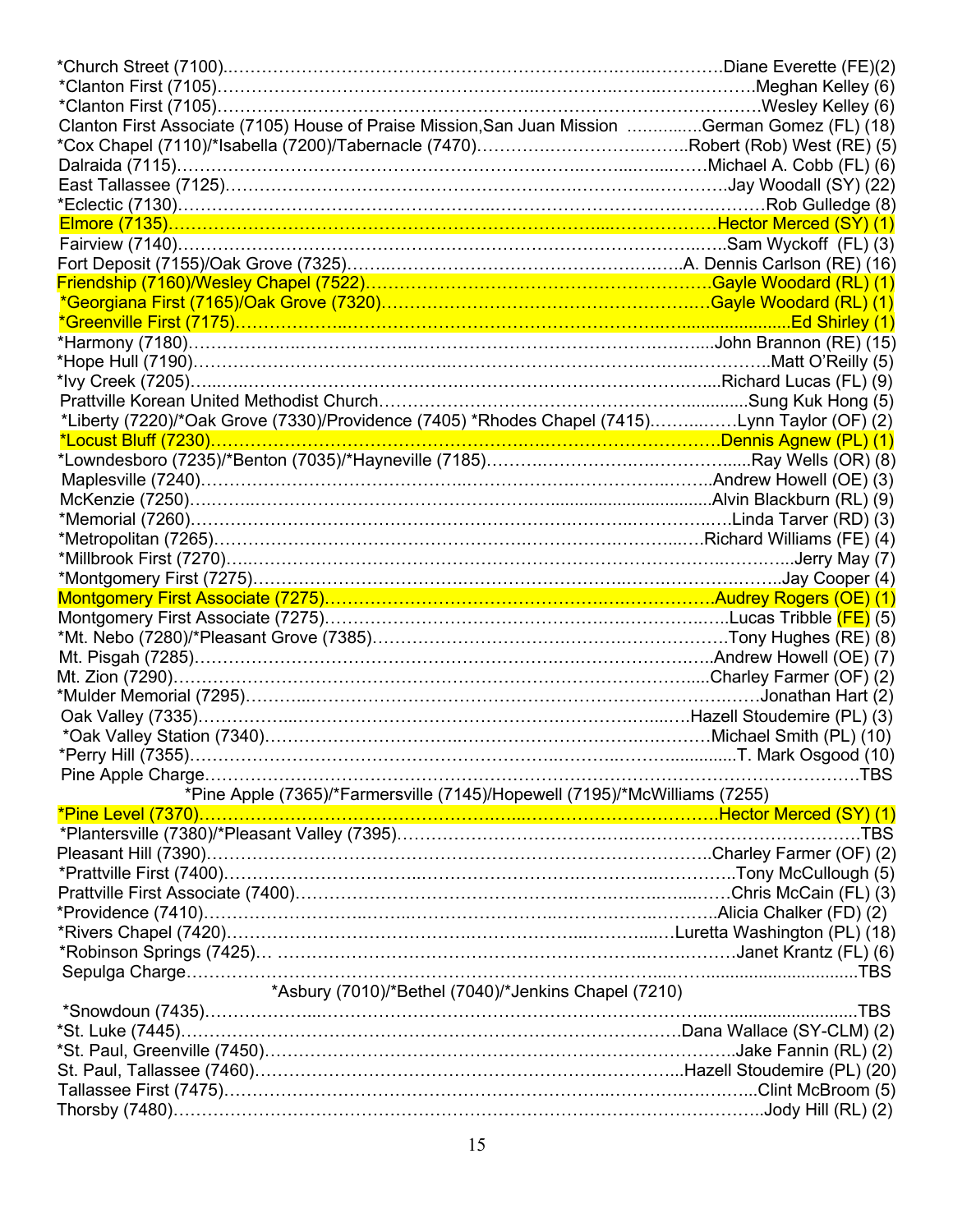### APPOINTED AS DEACON (FULL AND PROVISIONAL)

Through non-United Methodist agencies and settings beyond the local church

(Paragraph 331.1a)

| Chaplain, Encompass Hospice |  |
|-----------------------------|--|
|                             |  |

#### EXTENSION MINISTRIES

Within the connectional structures of United Methodism (Paragraph 344.1a,c)

| District Superintendent, Montgomery-Prattville, Alabama-West Florida Conference            |
|--------------------------------------------------------------------------------------------|
| President, Huntingdon College                                                              |
| Professor of New Testament, Huntingdon College                                             |
| Associate Professor of Religion, and Religion Department Chair, Huntingdon College         |
| <b>Director of Ministerial Services</b>                                                    |
| To ministries endorsed by the Board of Higher Education and Ministry<br>(Paragraph 344.1b) |
| Chaplain, U.S. Navy                                                                        |
| To other valid ministries<br>(Paragraph 344.1d)                                            |
| <b>GBGM Missionary</b>                                                                     |
| APPOINTMENTS FROM ANOTHER ANNUAL CONFERENCE<br>(Dararan b 246 4)                           |

(Paragraph 346.1)

Lowndesboro/Benton/Hayneville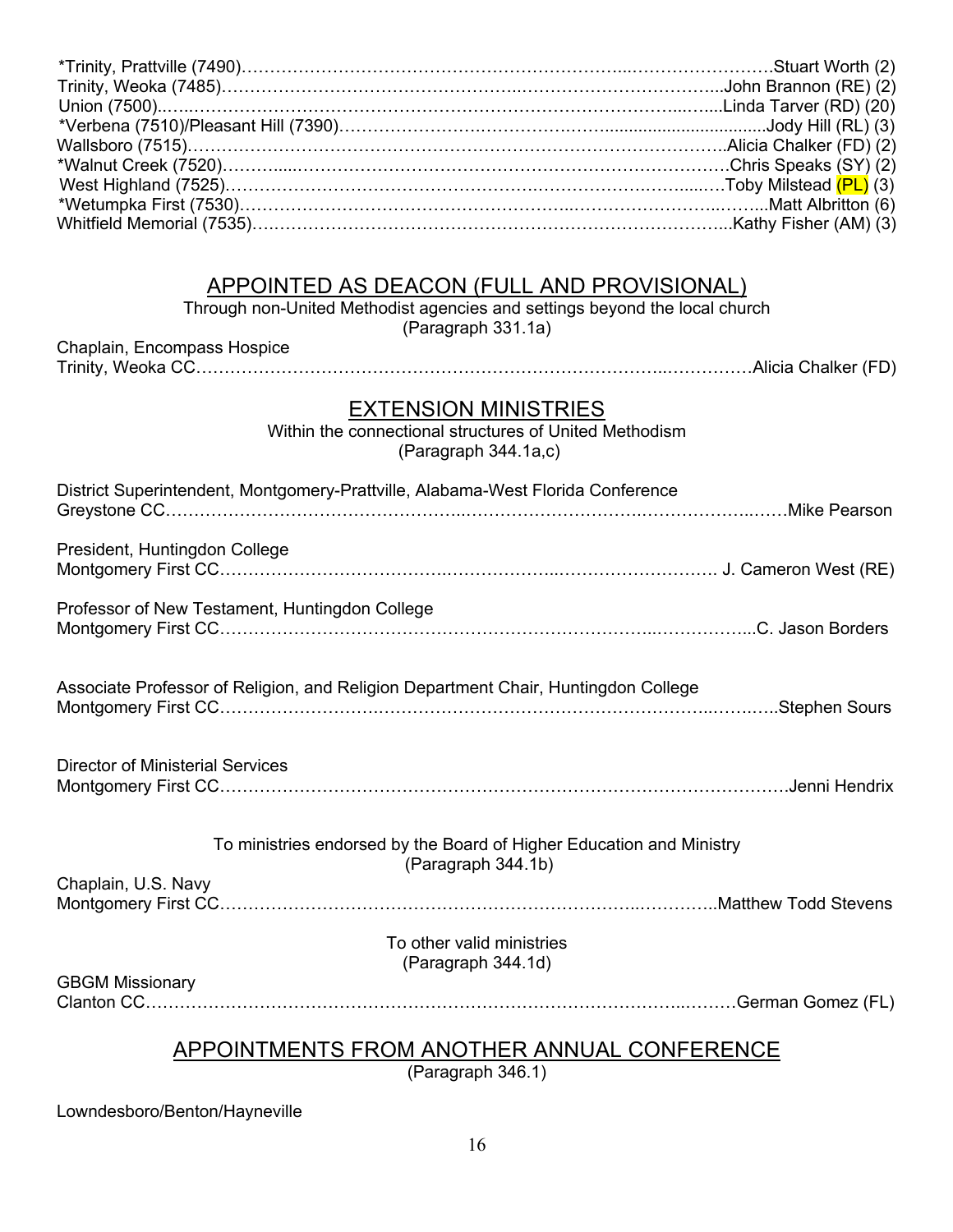| Mt. Pisgah UMC                                                                                                                                                                                              |  |
|-------------------------------------------------------------------------------------------------------------------------------------------------------------------------------------------------------------|--|
| <b>APPOINTMENTS TO ANOTHER ANNUAL CONFERENCE</b><br>(Paragraph 346.1)                                                                                                                                       |  |
| Senior Aerospace Science Instructor, AFJROTC Commander<br>Shadow Ridge High School, Clark County School District, Las Vegas, Nevada, Desert Southwest Conference<br>Member, Alabama-West Florida Conference |  |
|                                                                                                                                                                                                             |  |
| Indianapolis Scott UMC, Indiana                                                                                                                                                                             |  |
| <b>LEAVE OF ABSENCE</b><br>(Paragraph 353.2a)                                                                                                                                                               |  |
| <b>MEDICAL LEAVE</b><br>(Paragraph 356)                                                                                                                                                                     |  |
|                                                                                                                                                                                                             |  |
| <b>HONORABLE LOCATION</b><br>(Paragraph 359.1)                                                                                                                                                              |  |
|                                                                                                                                                                                                             |  |
| <b>DEACONESS</b><br>(Paragraph 1314)                                                                                                                                                                        |  |

# **PENSACOLA DISTRICT**

Montgomery First CC…………………………………………………………………………………...Susan Hunt Sims

| *Clear Springs (8065)………………………………………………………………………………………Tim Morris (PL) (1) |  |
|---------------------------------------------------------------------------|--|
|                                                                           |  |
|                                                                           |  |
|                                                                           |  |
|                                                                           |  |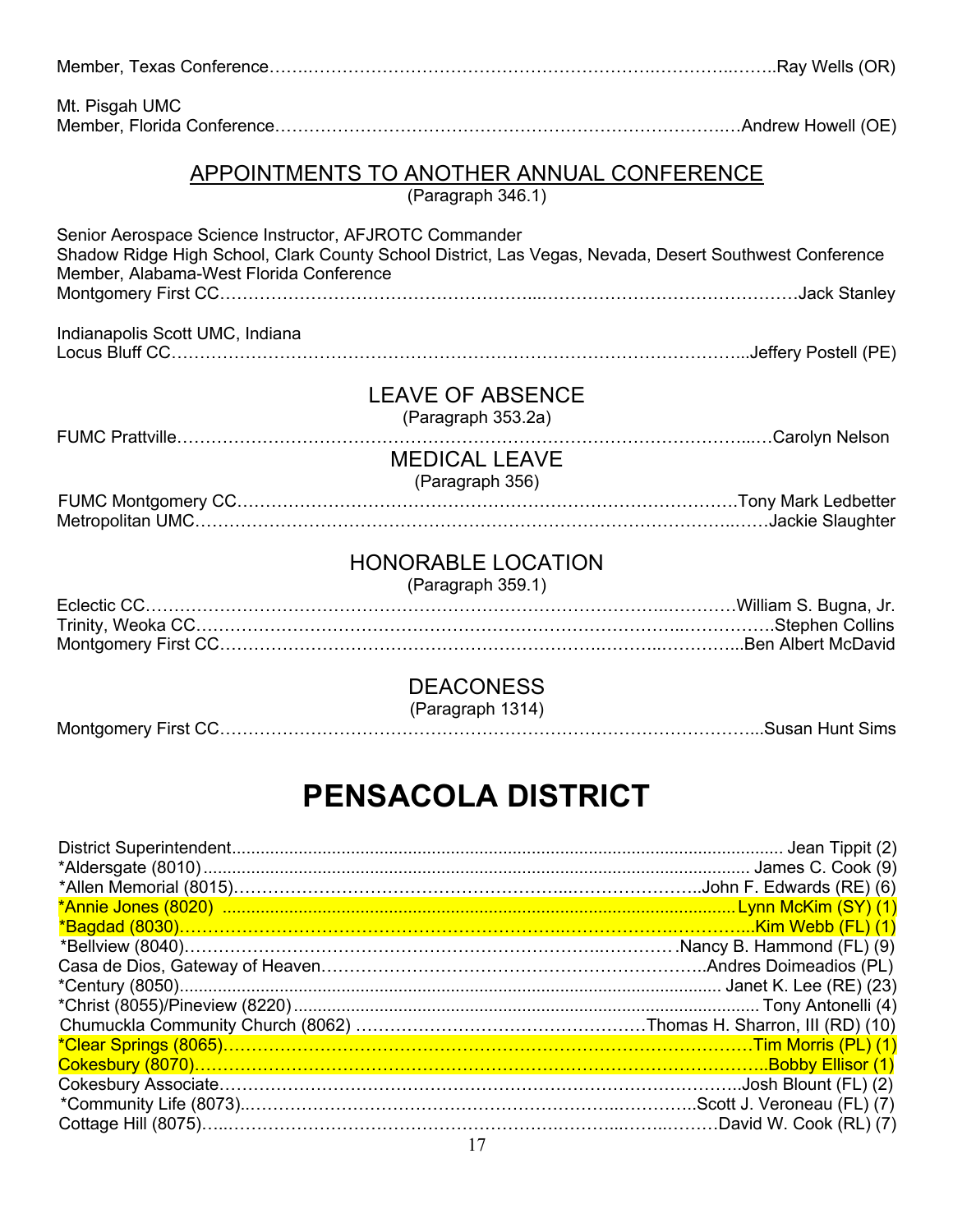| *Pensacola First (8205)…………………………………………………………………………………Geoffrey Lentz (1) |  |
|--------------------------------------------------------------------------|--|
|                                                                          |  |
|                                                                          |  |
|                                                                          |  |
|                                                                          |  |
|                                                                          |  |
|                                                                          |  |
|                                                                          |  |
|                                                                          |  |
|                                                                          |  |
|                                                                          |  |
|                                                                          |  |
|                                                                          |  |
|                                                                          |  |
|                                                                          |  |
|                                                                          |  |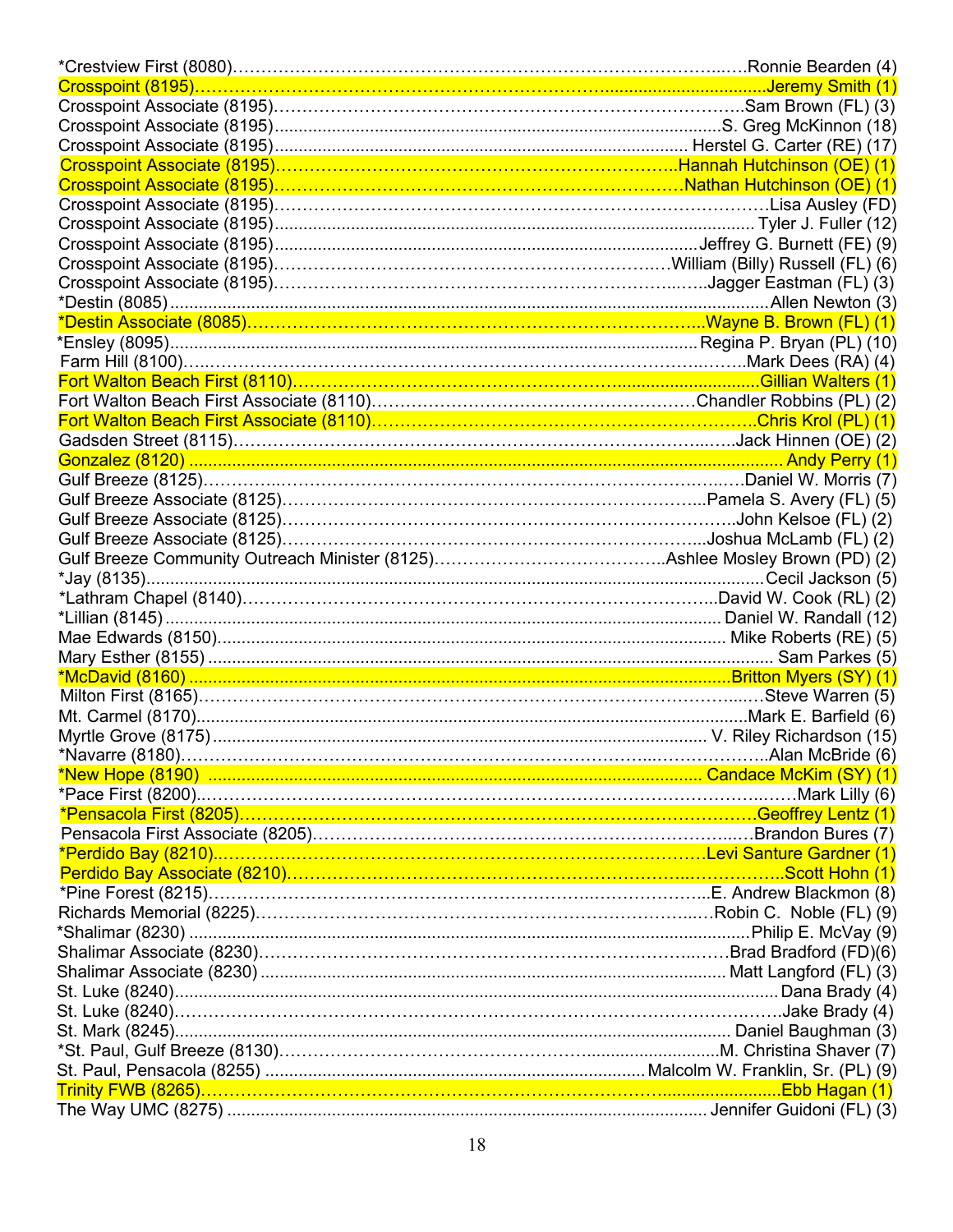|                           | JImmy L. Allen (2)            |  |
|---------------------------|-------------------------------|--|
| Woodbine Associate (8280) | <u> Brenda Lewis (PL) (1)</u> |  |

#### APPOINTED AS DEACONS (FULL AND PROVISIONAL)

Within a local congregation, charge, or cooperative parish

(Paragraph 331.1c)

| Teaching Minister, Crosspoint UMC                                                                             |
|---------------------------------------------------------------------------------------------------------------|
| <b>Director Worship Ministries</b>                                                                            |
| Director of Music, First UMC, Pensacola                                                                       |
| Youth Minister, Shalimar UMC                                                                                  |
| Deacon to the Community, St. Mark UMC, Pensacola                                                              |
| Minister of Children, Fort Walton Beach: Trinity                                                              |
| Through non-United Methodist agencies and settings beyond the local church<br>(Paragraph 331.1a)              |
| Faculty, University of West Florida, Pensacola<br>Project Director, A Partnership for Professional Innovation |
| Chaplain, Sacred Heart Hospital, Pensacola                                                                    |
| <b>Bray Counseling Services</b>                                                                               |
| <b>EXTENSION MINISTRIES</b><br>Within the connectional structures of United Methodism<br>(Paragraph 344.1a,c) |
| District Superintendent, Pensacola, Alabama-West Florida Conference                                           |
| Director, Bright Bridge Ministries                                                                            |
| To ministries endorsed by the Board of Higher Education and Ministry<br>(Paragraph 344.1b)                    |
| Chaplain, U.S. Air Force Reserve<br>19                                                                        |